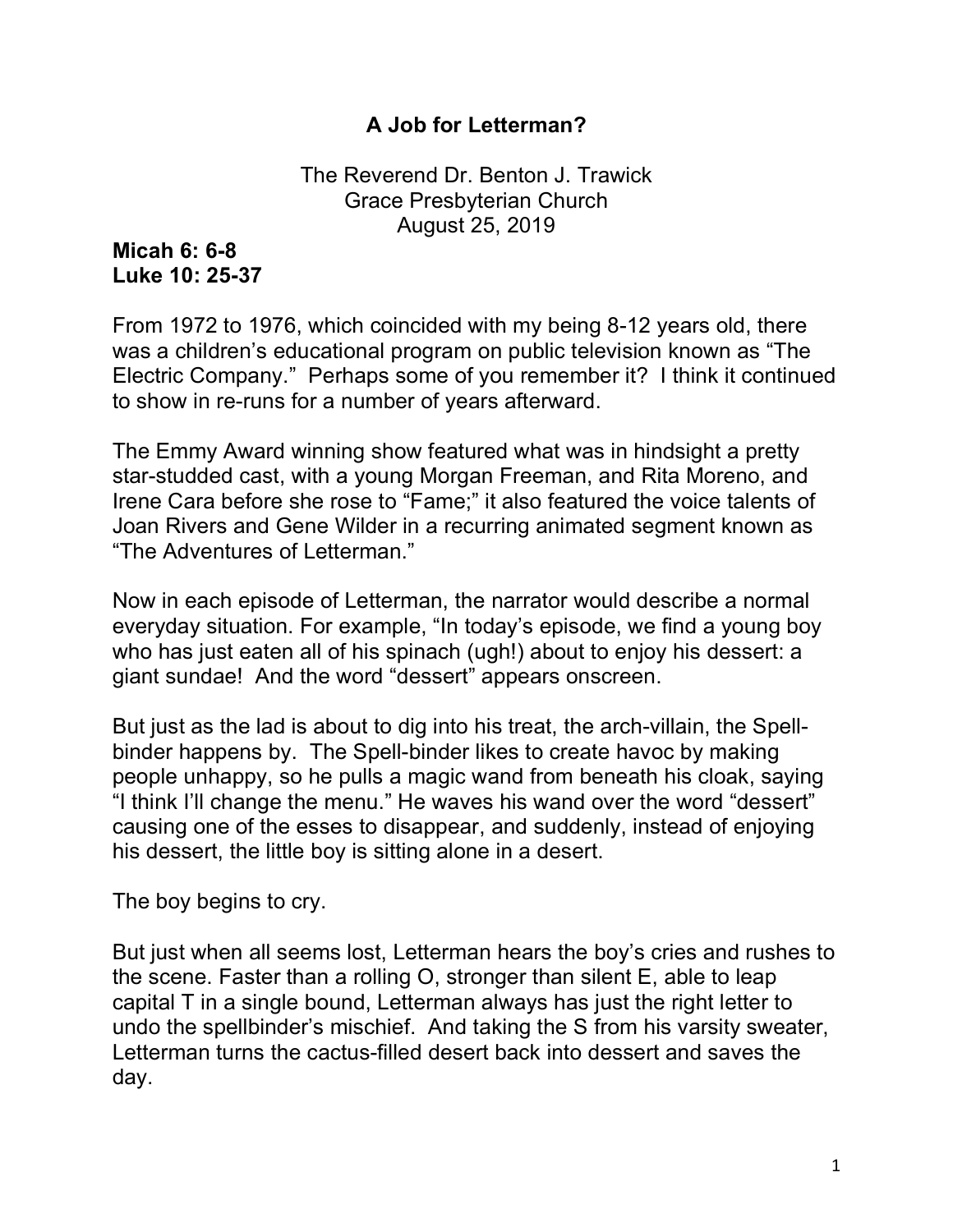The recurring Letterman segment was a clever way of teaching spelling, and reading, and word play, and with each new show the Spell-binder was back, turning delicious custard into mouth-puckering mustard or bright light into confusing night, and generally making people miserable until Letterman turned up to fix things.

So, what is the point of my childhood flashback? Well, it feels to me- doesn't it seem to you? – as if some real-life Spell-binder has waved a magic wand and thrown us all into chaos. It feels as though our brother has somehow become the other and that the United States, our proud nation, is increasingly coming Untied.

Now let me say, as much as it may feel like a simple wand wave or an evil magician brought us here, this circumstance has not come about **only recently** or under a single administration. Long-simmering societal problems and prejudices and hyper-partisan politics, and a particular set of economic issues all combined over many years to give rise to our current cultural climate; but in our current cultural climate, because of our current cultural climate, our gradual drift has become an actual rift, and our current leadership, rather than fighting the flames or quenching the flames, continues to fan them. So here we are, a nation now ruled by extremes and polarities: a nation of reds and blues, of residents and aliens, of Proud Boys and Antifa, of us and them, a nation of people too-willing to define ourselves by what and whom we're AGAINST instead of by what and who we are called to be; a nation more inclined to building walls than to building bridges.

And sadly, just as we did not suddenly arrive in this place through a wave of the Spell-binder's wand, there is no Letterman to quickly and easily change the other back into brother or to return our Untied state to once more United states. Letterman is a cartoon character. The work of changing what we've become into anything that is different—will fall to us.

It will mean, for a start, that we must relearn the meaning of neighbor, and the calling of neighborliness—the very issues that are highlighted in our reading from Luke's gospel this morning.

Now, this is a story that I've known for fifty years or more, and you probably know it as well, so it's all too easy to jump ahead to some generalized moral: be kind to strangers; help out folks in need. Sort of like the boy scout motto: do a good turn daily. But I think the parable has more teeth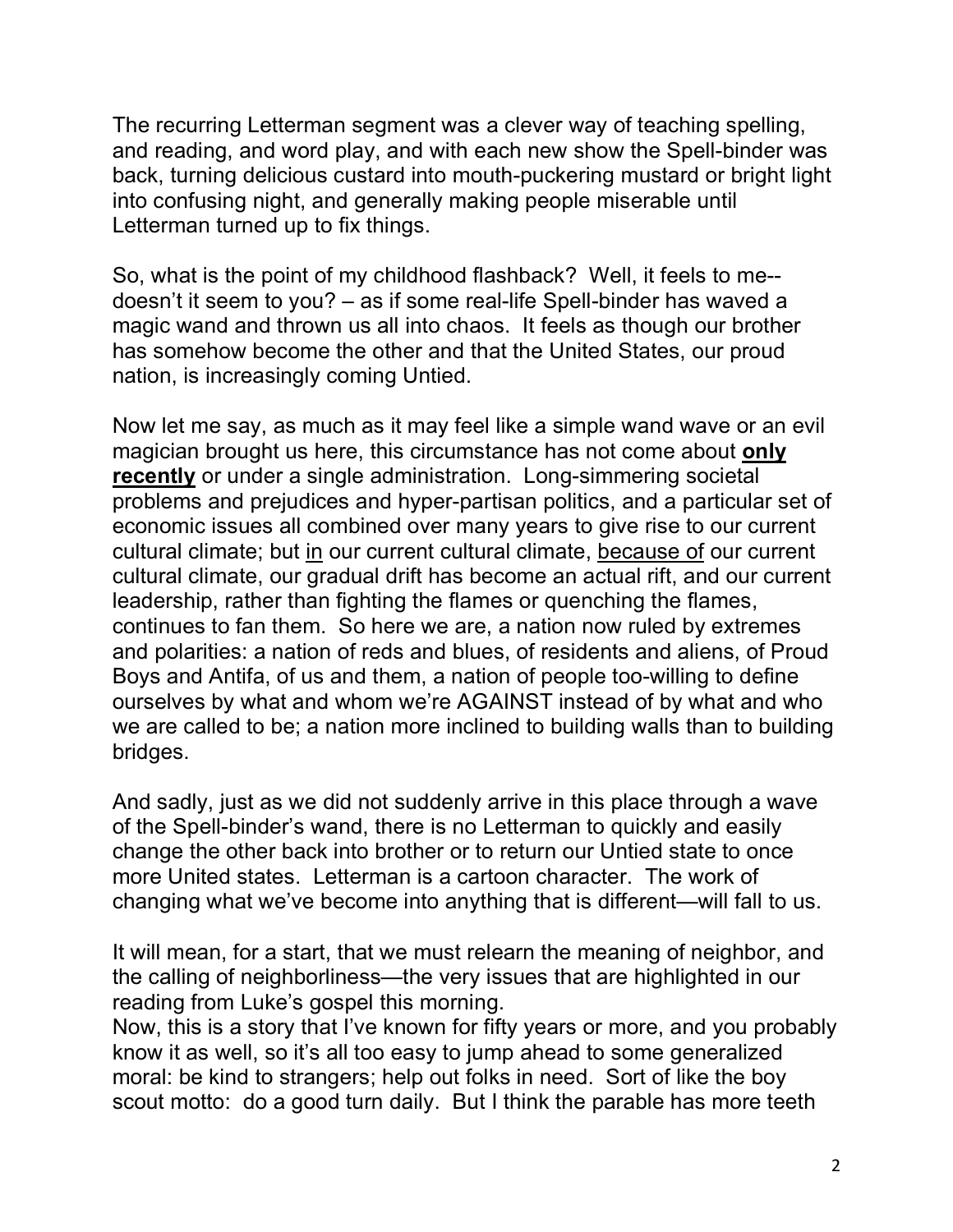than that. A parable is meant to challenge, to subvert assumptions or invert understandings. So, there's more here than "If someone's in trouble, help them out."

As we recall, it all begins with a question. A certain man, a lawyer or religious scholar stood up to test Jesus. Teacher, "What must I do to inherit eternal life?" As a note, inherit eternal life doesn't mean, "How do I get to heaven when I die, but rather, "How do I enter the kingdom of God? How am I to live rightly and righteously? And Jesus replies simply, "What does the law say? What do you read there?"

The man replies, "You shall love the Lord with all your heart, and with all your soul, and with all your strength, and with all your mind; and your neighbor as yourself." Jesus replies, "That's right. Just do that, and you'll live." Just do that, and you'll enter the kingdom already at hand.

Then the man, wanting to prove himself righteous, asks the question, who is my neighbor? And just as a dime has two sides thinly joined, a heads and a tails, this is actually two questions thinly joined like heads and tails if we ask "Who is my neighbor," we also ask "Who is not?"

Jesus replies to the man's question with the story of the good Samaritan. Now before going any farther, let's pause and consider the obvious. The events Jesus is about to describe are not an actual historical occurrence. They didn't happen. Jesus is telling the man a story, he is teaching by means of a parable. And that means that Jesus chooses the events and the characters with intentionality.

So first the setting—a man was going down from Jerusalem to Jericho, a barren, desolate stretch of road even today, when he was set upon by robbers who stripped him, beat him, and left him half dead.

Now by chance, a priest was going down the road; and when he saw him he passed by on the other side. Here's a small but significant point—the man who was robbed was going down the road from Jerusalem to Jericho, and in the story, the priest was also going down the road in the same direction, so that means he crossed the road to the other side to pass the man. He actually distanced himself, he went out of his way not to help. Similarly, a Levite, the designated lay-associate of a priest, passes the man by.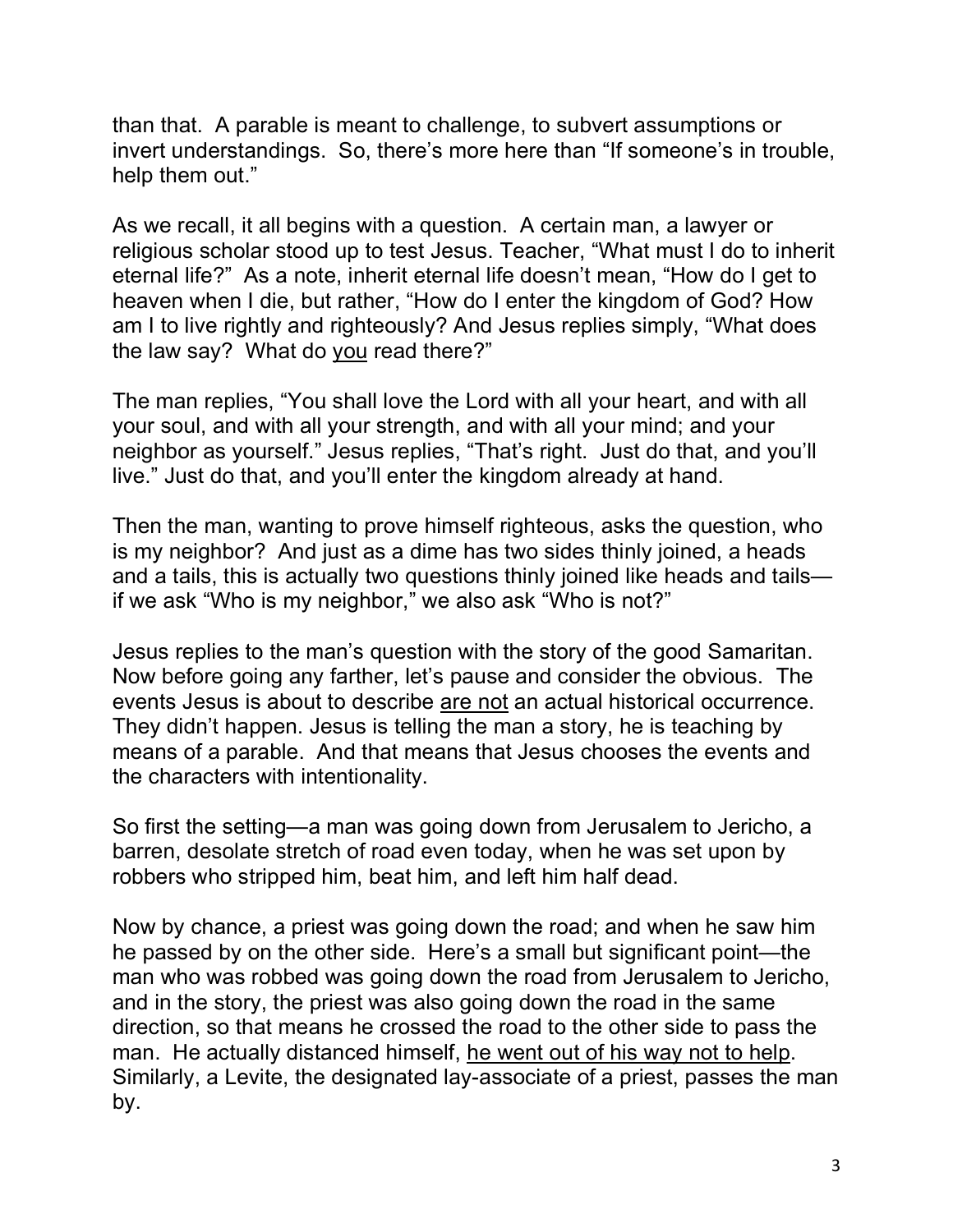Many a sermon has been preached as to why the priest and the Levite might legitimately pass the man by, speculating for example that helping a dying man might render them unclean, but such speculations are irrelevant. The priest and the Levite are stock characters in Jesus' story. They represent conventional, upright, moral, religious people. People who would presumably be expected to render aid to the man in need. Set the story in a modern context, it would be like saying a pastor and an elder came upon the man and passed him by, or two good upstanding church folks came upon the man and passed him by.

For the purposes of Jesus' parable, what he is saying to the lawyer, "two men who knew the law and could quote it chapter and verse--"You shall love the Lord with all your heart, and with all your soul, and with all your strength, and with all your mind; and your neighbor as yourself" – did not stop and help. They knew the law by rote but not by heart: confronted with a person in dire need, they responded, "Not my circus, not my monkeys."

Now the third character in the story is ALSO a stock character—a Samaritan. And just as the priest and the Levite represent fine, upstanding people who are pillars of the religious community, a Samaritan is a figure who would be instinctively repugnant to many of Jesus' Jewish listeners.

Let's remind ourselves of what some of you may have heard before. In the glory days of Israel under David and Solomon, around 1000 years before Jesus tells the story, Israel reigned supreme in the entire middle eastern region, extending essentially from Egypt to Assyria. But Solomon's sons were unable to continue the dynasty, and the kingdom split in two after Solomon's death, leaving the Northern kingdom of Israel and the Southern kingdom of Judah.

Then, in 722 BCE, the Assyrian Empire overran the Northern Kingdom. And when the Assyrians conquered a territory, they had a remarkably effective way of eliminating potential resistance. They scattered the large numbers of the inhabitants across their empire, and brought in other conquered peoples to replace them. The practice broke down existing governments and cultural ties and left a hodgepodge of races, cultures, and religions in their place. So, ten of the twelve tribes of Israel were deported and dispersed. If you hear of the ten lost tribes of Israel, this is the event that scattered them.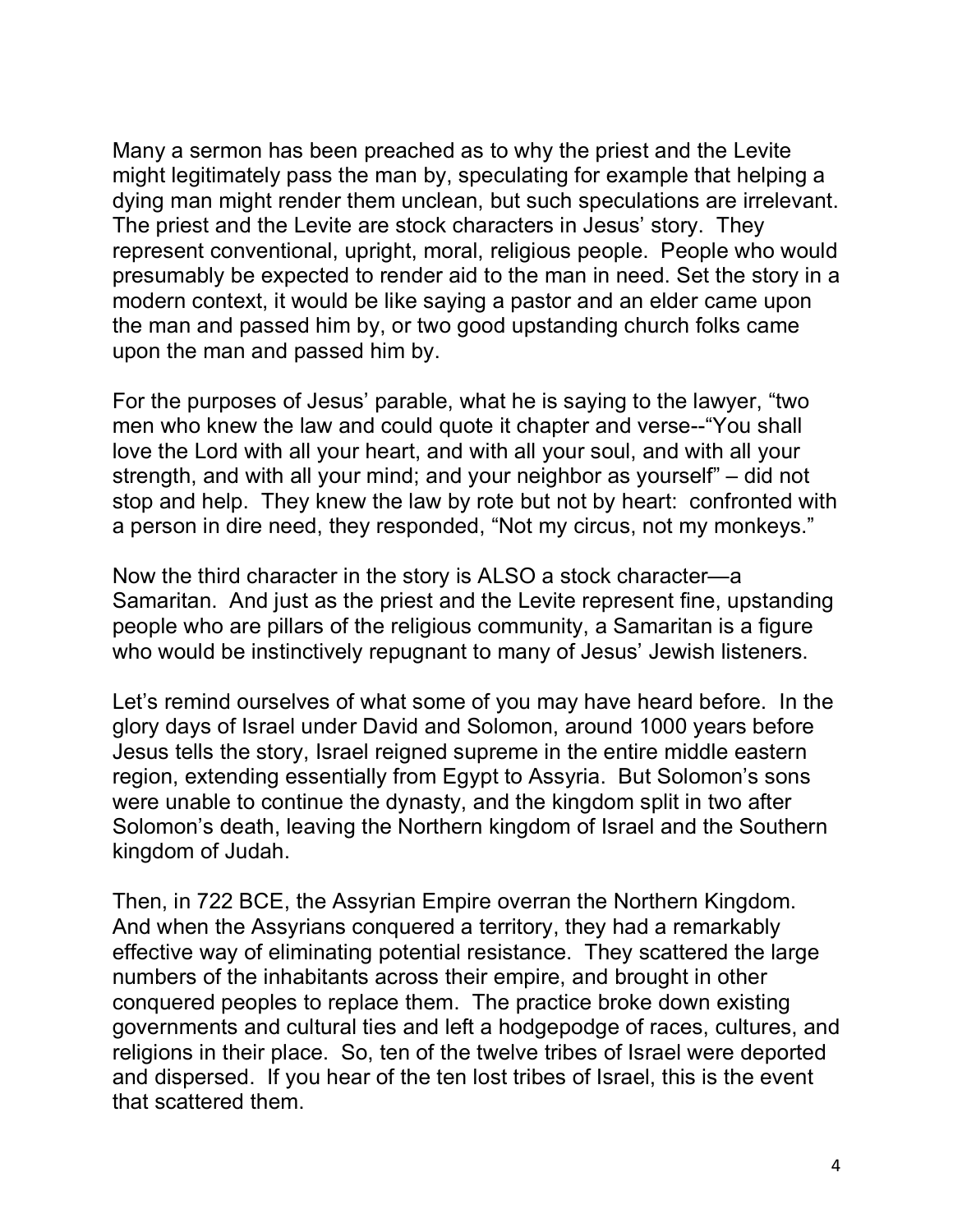Now instead of their Northern neighbors sharing their bloodline, their culture and their religion, the people of Judah had neighbors of different ethnicities, different traditions and different, foreign gods. The few remaining Jews in the former Northern kingdom became the Samaritans some of them eventually married off to the people of other cultures. So, the Jews who lived in the former Southern kingdom viewed their northern neighbors as undesirable and unclean—foreigners. There was a longstanding and mutual disdain between the two groups.

But then it got worse still—about 125 years later, the Southern kingdom also fell, to Babylon, which had eclipsed the Assyrian empire. The Babylonians destroyed the Jerusalem temple and swept the inhabitants of Jerusalem away in captivity. When the Jews were finally allowed to return after the Persians defeated the Babylonians, they returned to a city and a temple in ruins. The Samaritans offered to assist in rebuilding the temple but were rebuffed. Spited and angered, they actually attacked and disrupted the construction of the temple several times, thus cementing the intense hatred between Jews and Samaritans—it was like a Middle Eastern version of the Hatfield and McCoy feud.

So, back to the parable—along comes a third stock character, a Samaritan, who might as well be called "NOT MY NEIGHBOR." And just as the first two stock characters might be assumed to help the man in the ditch, the Samaritan might be assumed NOT to. Had they met in the marketplace, the Jewish man in the ditch might well have called the Samaritan an ethnic slur or spit on him. In Jesus' story, THIS is the man who renders aid, bandages the man's wounds, pays for his lodging, and promises to return to check on him.

Jesus, concluding his story, asks the lawyer: which of these three stock characters--the two we would instinctively respect, or the one we would instinctively disrespect--which do you think, was a neighbor to the man who fell into the hands of robbers?

And the lawyer replies, "The one who showed him mercy."

Now—what is mercy? Simply stated, it is a choice: a decision to be lenient, or kind, or gracious when one is in a position to be otherwise. The robbers in the story Jesus tells were merciless. They chose to beat a man, stole his money, stripped him and left him to die. But the good, upstanding religious